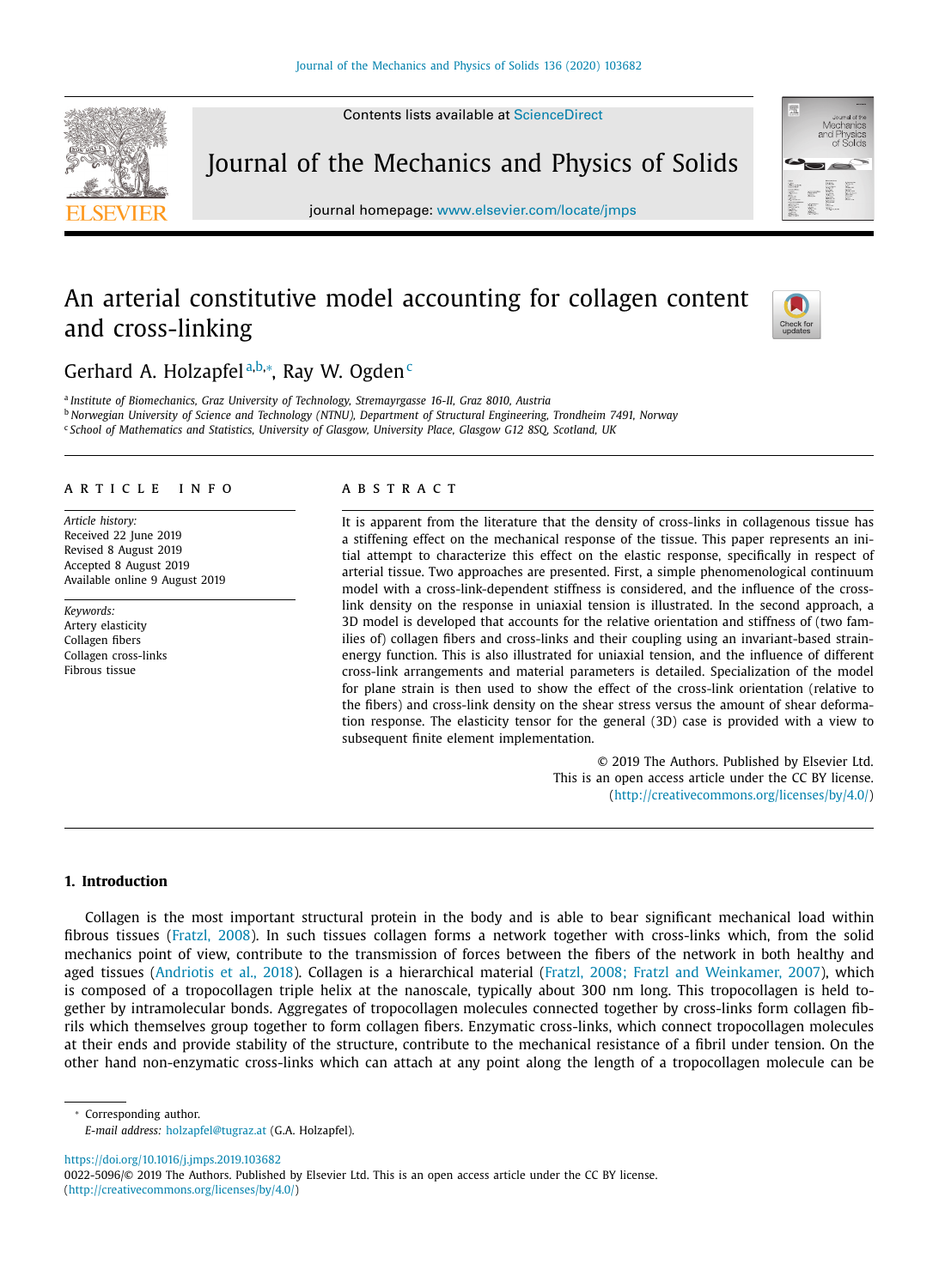detrimental to normal fibril function. The bonds may occur as bivalent and/or trivalent cross-links [\(Eekhoff et](#page-12-0) al., 2018). Under suitable loads bonds can be broken, and sliding between the filaments may occur.

Clearly, cross-linking of collagen fibers has a significant effect on the response of the tissues within which the fibers are embedded (Buehler, 2008; [Eekhoff et](#page-12-0) al., 2018; Yoshida et al., 2014); the influence of cross-links on the fracture mechanics of collagen fibrils is documented in [Svensson](#page-12-0) et al. (2013). There is a lot of evidence, however, that indicates that the number of cross-links increases with age, which is an important factor in the age-related stiffening of arterial walls (Barodka et al., 2011; Cantini et al., 2001). However, there is a lack of quantitative data concerning age-related changes of [cross-linking](#page-12-0) in biological tissues (Hayashi and [Hirayama,](#page-12-0) 2017). On the basis of bovine tail tendons the study of [Willett](#page-12-0) et al. (2010) found that aged tissues contain more mature covalent cross-links. According to the review article of [Tsamis](#page-12-0) et al. (2013) there are two different mechanisms responsible for the increase of cross-links: (i) increase of the amount of cross-linking amino acids within collagen, and (ii) accumulating advanced glycation end-products (AGEs) which form protein-protein cross-links along the collagen molecules (Hayashi and Hirayama, 2017; [Wagenseil](#page-12-0) and Mecham, 2012) – for a review on collagen glycation as a potential driver of connective tissue disease see [Snedeker](#page-12-0) and Gautieri (2014). For background on the chemistry of cross-linking of collagen and elastin we refer to the study of Eyre et al. [\(1984\).](#page-12-0)

The effect of the mechanical properties of AGEs was also investigated by [Svensson](#page-12-0) et al. (2018) for tendons. Inhibition of the formation of AGE-induced cross-links reduces the stiffness of large arteries in rats; see [Greenwald](#page-12-0) (2007) and references therein. The study of Uzel and [Buehler](#page-12-0) (2011) developed a simple molecular model of the cross-link structure of type I collagen and showed that the presence of the cross-links resulted in strengthening of the collagen structure at large deformations. The study of Yang et al. [\(2012\)](#page-12-0) investigated the influence of different cross-links on the stress relaxation behavior of collagen fibrils. Experimental data were analyzed using a two-term Prony series, which suggested that fast relaxation is related to the relative sliding of collagen microfibrils and that the slow relaxation process resulted from the collagen molecules for which there is a larger number of cross-links. The paper of [Davidenko](#page-12-0) et al. (2015) examined how different levels of cross-linking of collagenous-based scaffolds effect their mechanical properties. The study of Kwansa et al. (2016) used [molecular-dynamics](#page-12-0) simulations based on collagen type I microfibril units of both uncross-linked and cross-linked fibrils. In particular, in [Kwansa](#page-12-0) et al. (2016) uniaxial tension tests were simulated to examine the effect of the cross-linking on the elastic moduli, thus showing that the different cross-link types led to no alterations in the low-strain moduli while the finite strain elastic modulus was significantly increased.

One continuum-based 3D model taking account of cross-linking was proposed by Sáez et al. [\(2014\).](#page-12-0) The cross-links were accounted for by a parameter which provided a weighting between the isotropic and the anisotropic response. The model was used to fit data from uniaxial tests on pig carotid arteries for which the cross-linking was unknown, in which case the relevance of a model accounting for cross-linking is unclear. Another 3D continuum arterial constitutive model considering collagen content and cross-linking was proposed by Tian et al. [\(2016\).](#page-12-0) That approach is based on the eight-chain model, which was developed to characterize rubber-like materials but is unsuitable for fibrous tissues. Based on a discrete network of cross-linked biopolymer fibers [\(Žagar](#page-12-0) et al., 2015) uses a computational approach to determine the stiffening effects of the cross-links, while in Lin and Gu [\(2015\)](#page-12-0) a similar computational model was used to determine the effect of cross-link density and stiffness in a collagen gel. On the other hand, on the basis of [Buehler](#page-12-0) (2006), [Buehler](#page-12-0) (2008) proposed a 1D nanoscale model which considers the effect of different cross-link densities on the mechanical response of collagen fibrils. More details of the effect of the cross-link structure on the [mechanical](#page-12-0) properties of collagen fibrils have been considered by Depalle et al. (2015) with particular reference to enzymatic cross-links. The review article of [Eekhoff et](#page-12-0) al. (2018) describes the mechanical effects of collagen cross-linking specifically for tendons, while the paper of [Yoshida](#page-12-0) et al. (2014) documents the mechanical properties of mouse cervical tissue with respect to collagen cross-links. The study of Chen et al. [\(2017\)](#page-12-0) considers a collagen network for articular cartilage based on a spring-node model of cross-linked collagen, and the authors studied changes of the cross-link stiffness and density on the mechanical response.

The number of cross-links has a significant effect on the measures of the elastic modulus. This suggests that material parameters in a constitutive model should be dependent on the proportion and arrangement of cross-links within the collagen structure. Two key ingredients are the collagen fiber content, as measured by, e.g., the volume fractions of collagen and cross-links, and the relative arrangement.

The purpose of this paper is to characterize the effect of cross-links on the basis of a phenomenological continuum model that takes account of information about cross-links at the micro-structure level. Although there are some approaches documented in the literature, as mentioned above, there is not yet a fully 3D model available that describes, e.g., the anisotropic response of arterial walls that takes proper account of collagen cross-linking.

In the present study we first consider a continuum approach that involves the cross-link density and a cross-linkdependent stiffness, which is a rather simple phenomenological approach. For this model we specialize to uniaxial extension and examine the effects of varying cross-link densities on the mechanical response of the material. Second, we consider explicitly the relative orientation of the collagen fibers and the cross-links and their interactions using an invariant-based energy function that incorporates contributions from the matrix material, collagen fibers, the cross-links and their interactions with the fibers. For the second approach we also illustrate uniaxial extension and analyze the influence of different cross-link arrangements and material parameters. Finally, we consider a model with two families of fibers arranged in 3D, with the fibers aligned within each family, and with two sets of aligned cross-links connecting the fibers in each family. This general formulation is suitable for finite element implementation, and towards this aim we provide the elasticity tensor associated with the model in an appendix.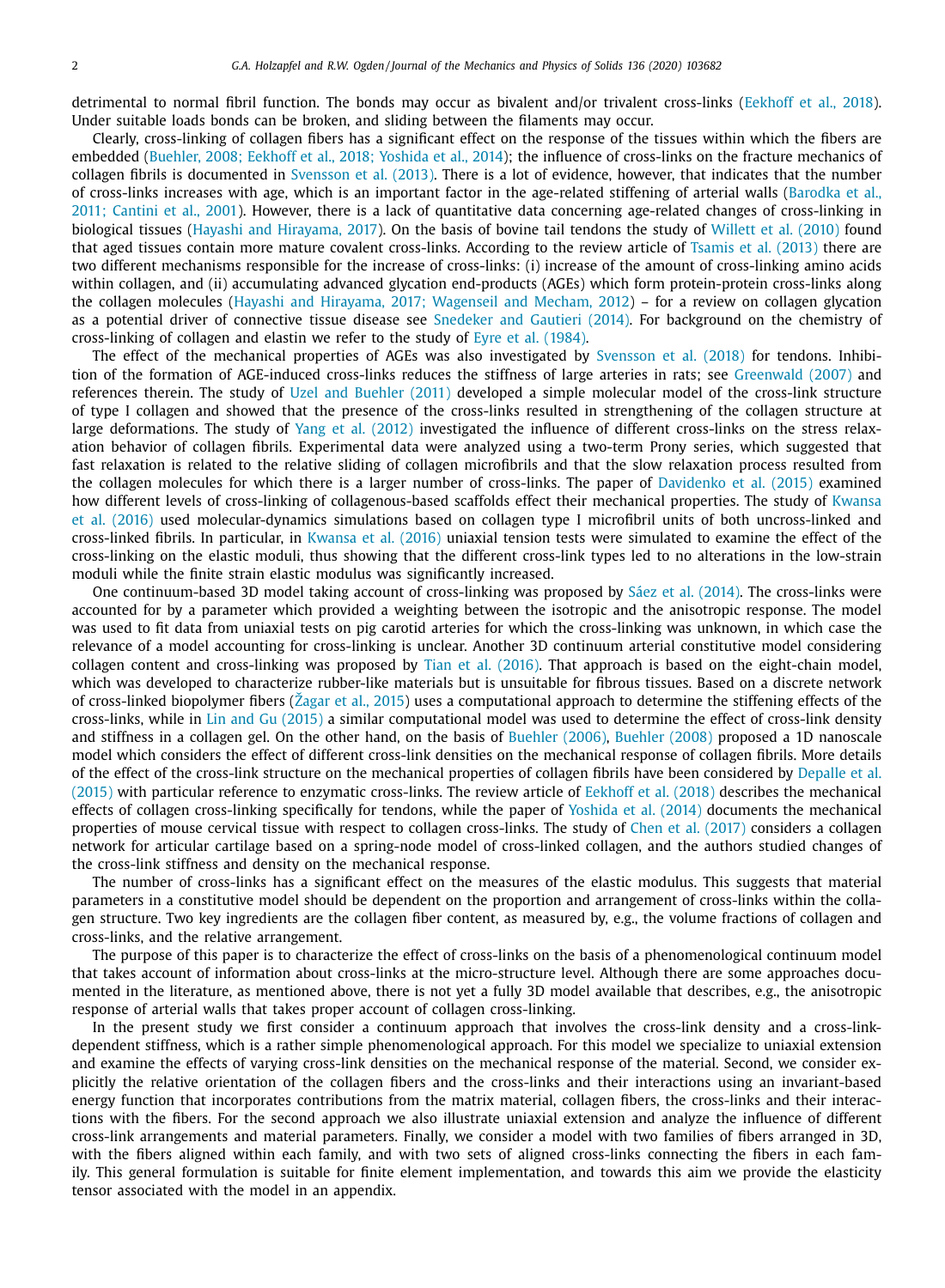<span id="page-2-0"></span>We also consider a planar specialization of the model and illustrate it by application to a simple shear deformation, showing the effect of the cross-link orientation (relative to the fibers) and cross-link density on the shear stress versus amount of shear deformation. The reader who requires additional information on the subject of nonlinear elasticity and solid mechanics is referred to the monographs of [Holzapfel](#page-12-0) (2000) and Ogden [\(1997\),](#page-12-0) while a detailed explanation of the underlying constitutive theory for strongly anisotropic solids can be found in [Spencer](#page-12-0) (1984).

### **2. Model structure**

Suppose the collagen fibers are embedded within an isotropic matrix with the volume fraction  $\Phi$  so that  $(1-\Phi)$  is the volume fraction of the matrix. Let the elastic properties of the matrix and fibers be described in terms of strain-energy functions  $\Psi_{\text{iso}}$  and  $\Psi_{\text{f}}$ , respectively. We consider  $\Psi_{\text{iso}}$  to depend on the isotropic invariant  $I_1 = \text{tr } C$ , where  $C = F^T F$  is the right Cauchy–Green tensor, **F** is the deformation gradient, and  $\Psi_f$ , the energy associated with the fiber in the direction **M** in the reference configuration, to depend on  $I_4 = \mathbf{M} \cdot \mathbf{CM}$  and also on a measure of the density of cross-links per unit length of the fiber in the direction **M**.

We consider the material to be incompressible ( $J = \det F = 1$ ) with the total elastic energy of this composite as

$$
\Psi(I_1, I_4, \rho) = (1 - \Phi)\Psi_{\text{iso}}(I_1) + \Phi\Psi_{\text{f}}(I_4, \rho), \tag{1}
$$

where  $\rho$  can be thought of as the number of cross-links per unit length, subsequently referred to as the density of crosslinks with dimension 1/(length). As an example  $\Psi_{iso}$  can take on a neo-Hookean form, while for  $\Psi_f$  we could have  $k(\rho)(I_4 - I_5)$  $1)^2/2$ , a standard reinforcing model. Herein  $k(\rho)$  is the cross-link-dependent fiber stiffness. Note that the derivative k' should be positive to reflect the increasing stiffness with increasing density of cross-links. Hence, from (1), the Cauchy stress tensor *σ* can be calculated as ∂

$$
\boldsymbol{\sigma} = \mathbf{F} \frac{\partial \mathbf{\Psi}}{\partial \mathbf{F}} - p\mathbf{I} = (1 - \Phi)\mu \mathbf{b} + 2\Phi k(\rho)(I_4 - 1)\mathbf{m} \otimes \mathbf{m} - p\mathbf{I},
$$
\n(2)

where *p* is the Lagrange multiplier associated with the incompressibility constraint, **b** denotes the left Cauchy–Green tensor, **I** is the identity tensor,  $\mu$  is the shear modulus of the neo-Hookean matrix and  $\mathbf{m} = \mathbf{FM}$ . The anisotropic term is only active if  $I_4 > 1$ , so under compression in the fiber direction, the matrix bears the stress.

Because of the experimental data of fibrous tissue it is useful to represent  $\Psi_f$  as an exponential, in this case given by

$$
\Psi_{\rm f} = \frac{k_1(\rho)}{2k_2} \{ \exp[k_2(I_4 - 1)^2] - 1 \},\tag{3}
$$

where  $k_1 > 0$  is a parameter with the dimension of stress, while  $k_2 > 0$  is a dimensionless parameter. The Cauchy stress of the fibers is then denoted by  $\sigma_f$ , i.e.

$$
\boldsymbol{\sigma}_{\mathrm{f}} = 2\Phi k_1(\rho)(I_4 - 1)\exp[k_2(I_4 - 1)^2] \mathbf{m} \otimes \mathbf{m},\tag{4}
$$

while the Cauchy stress for the matrix  $\sigma_{\text{iso}}$  is

$$
\boldsymbol{\sigma}_{\rm iso} = (1 - \Phi)\mu \mathbf{b}.\tag{5}
$$

Let us now consider a strip of tissue in the axial/circumferential plane with two families of fibers which are arranged symmetrically with respect to the axes, as indicated in [Fig.](#page-3-0) 1, where  $\alpha$  is the angle between the axial direction and the direction of each family of fibers. The direction of the second fiber family is denoted by  $M'$  with  $m' = FM'$ . According to [Fig.](#page-3-0) 1 the matrix forms of **M** and **M** are

$$
[\mathbf{M}] = [\cos \alpha, \sin \alpha, 0]^{\mathrm{T}}, \qquad [\mathbf{M}'] = [\cos \alpha, -\sin \alpha, 0]^{\mathrm{T}}, \tag{6}
$$

where we have assumed that the collagen fibers have no out-of-plane component. A push forward gives

$$
[\mathbf{m}] = [\lambda_1 \cos \alpha, \lambda_2 \sin \alpha, 0]^T, \qquad [\mathbf{m}'] = [\lambda_1 \cos \alpha, -\lambda_2 \sin \alpha, 0]^T,
$$
\n(7)

where  $\lambda_1$  and  $\lambda_2$  are the principal stretches along the directions 1 (axial direction) and 2 (circumferential direction), respectively, while, from the incompressibility condition,  $\lambda_3 = \lambda_1^{-1} \lambda_2^{-1}$ . The invariant *I*<sub>4</sub> is then

$$
I_4 = \mathbf{M} \cdot \mathbf{CM} = \lambda_1^2 \cos^2 \alpha + \lambda_2^2 \sin^2 \alpha, \tag{8}
$$

and by symmetry we have  $M' \cdot CM' = I_4$ .

The Cauchy stress tensor  $\sigma = \sigma_{\text{iso}} + \sigma_{\text{f}} - p\mathbf{I}$  then becomes

$$
\boldsymbol{\sigma} = (1 - \Phi)\mu \mathbf{b} + 2\Phi k_1(\rho)(l_4 - 1)\exp[k_2(l_4 - 1)^2](\mathbf{m} \otimes \mathbf{m} + \mathbf{m}' \otimes \mathbf{m}') - p\mathbf{I},
$$
\n(9)

which is diagonal with respect to the chosen axes (no shear stress), and hence its components are

$$
\sigma_{11} = (1 - \Phi)\mu\lambda_1^2 + 4\Phi k_1(\rho)(I_4 - 1)\exp[k_2(I_4 - 1)^2]\lambda_1^2\cos^2\alpha - p,\tag{10}
$$

$$
\sigma_{22} = (1 - \Phi)\mu\lambda_2^2 + 4\Phi k_1(\rho)(I_4 - 1)\exp[k_2(I_4 - 1)^2]\lambda_2^2 \sin^2\alpha - p,\tag{11}
$$

$$
\sigma_{33} = (1 - \Phi)\mu\lambda_3^2 - p. \tag{12}
$$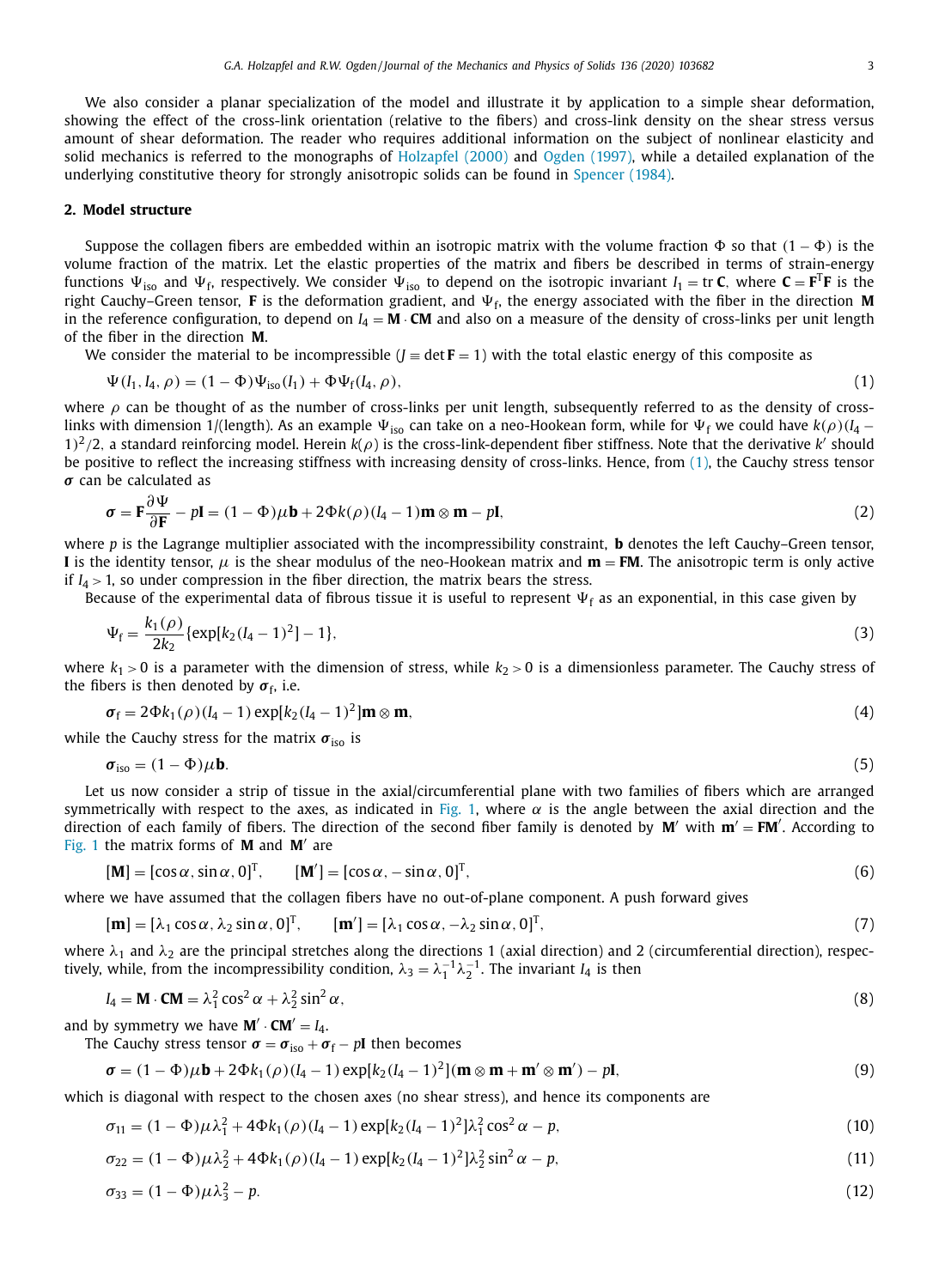<span id="page-3-0"></span>

**Fig. 1.** Sketch of a rectangular tissue strip reinforced by two in-plane families of aligned fibers symmetric with respect to its edges, with fiber angle α.

We assume that the strip is under plane stress conditions with loads parallel to the circumferential and axial directions. Then the stress  $\sigma_{33}$  is zero which allows for *p* to be eliminated from [\(10\)](#page-2-0) and [\(11\)](#page-2-0) to give

$$
\sigma_{11} = (1 - \Phi)\mu(\lambda_1^2 - \lambda_3^2) + 4\Phi k_1(\rho)(I_4 - 1) \exp[k_2(I_4 - 1)^2]\lambda_1^2 \cos^2 \alpha,
$$
\n(13)

$$
\sigma_{22} = (1 - \Phi)\mu(\lambda_2^2 - \lambda_3^2) + 4\Phi k_1(\rho)(I_4 - 1) \exp[k_2(I_4 - 1)^2]\lambda_2^2 \sin^2 \alpha,
$$
\n(14)

where *I*<sub>4</sub> is given by (8)<sub>2</sub>, and  $\lambda_3$  by the incompressibility condition. Thus,  $\sigma_{11}$  and  $\sigma_{22}$  are given in terms of  $\lambda_1$  and  $\lambda_2$ . By considering uniaxial stress with  $\sigma_{22} = 0$ , Eq. (14) can in principle be solved for  $\lambda_2$  as a function of  $\lambda_1$ , and then  $\sigma_{11}$  is a function of  $\lambda_1$  alone.

We now focus on a special case, namely  $\alpha = 0$ . Hence, the two families of fibers coincide and the direction of the collagen fibers is the axial direction. For this case we choose  $\lambda = \lambda_1$ , so by symmetry  $\lambda_2 = \lambda_3 = \lambda^{-1/2}$ , and according to  $(8)_2$  we have  $I_4 = \lambda^2$ . We use the dimensionless quantities  $\bar{\sigma}_{11} = \sigma_{11}/\mu$  and  $\bar{k}_1 = k_1/\mu$ , and obtain

$$
\bar{\sigma}_{11} = (1 - \Phi)(\lambda^2 - \lambda^{-1}) + 4\Phi \bar{k}_1(\rho)(\lambda^2 - 1)\lambda^2 \exp[k_2(\lambda^2 - 1)^2]
$$
\n(15)

from (13), which is an explicit expression for  $\bar{\sigma}_{11}$  in terms of  $\lambda$ , where  $\Phi$ ,  $\bar{k}_1(\rho)$  and  $k_2$  need to be specified.

The functional dependence of  $\bar{k}_1$  on  $\rho$  can be modeled by any suitable function but for simplicity of illustration we consider the quadratic equation  $\bar{k}_1=\bar{k}_0+\bar{a}\rho^2$ , where  $\bar{k}_0\geq0$  is the value of  $\bar{k}_1$  at  $\rho=0$  and  $\bar{a}>0$  is a parameter with dimension (length)<sup>2</sup>.

[Fig.](#page-4-0) 2 illustrates the influence of the density of cross-links on the uniaxial response in the direction of the fibers. For particular values of the parameters we have used  $\Phi = 0.1,~\bar{k}_0 = 0.1,~\bar{a} = 0.25$  and  $k_2 = 0.3.$  The four curves in the figure correspond to the four values of  $\rho$ , i.e. 0, 1, 2, and 3. Note in particular the case  $\rho = 0$  for which there are no cross-links and the tension is supported by the fibers and the matrix without cross-links, as reflected in the lower value of the tension. As  $\rho$  increases the response becomes stiffer.

## **3. A model with aligned collagen fibers connected by separately aligned cross-links**

We consider collagen fibers to be in the direction of the unit vector  $E_1$  and let  $E_R$  be the radial unit vector normal to that direction. In addition we consider two symmetrically disposed families of cross-links in the directions of the unit vectors **L**<sup>+</sup> and **L**<sup>−</sup> ( **L** stands for link), which are defined by

$$
\mathbf{L}^{\pm} = \pm \cos \alpha_0 \mathbf{E}_1 + \sin \alpha_0 \mathbf{E}_R, \tag{16}
$$

where  $\alpha_0$  defines their orientation relative to the collagen fiber direction; see [Fig.](#page-4-0) 3.

$$
(16)
$$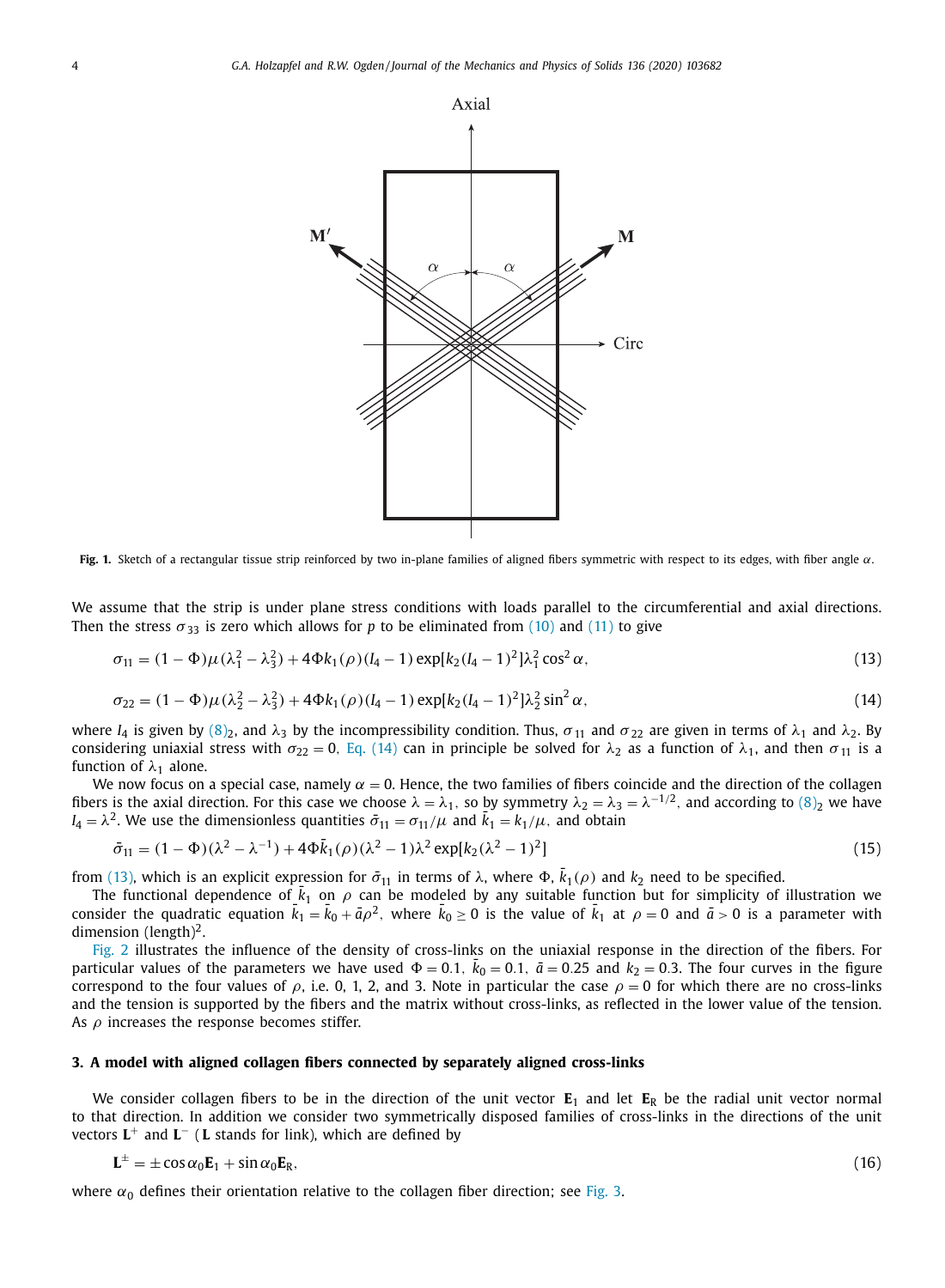<span id="page-4-0"></span>

**Fig. 2.** Plots of the dimensionless Cauchy stress  $\bar{\sigma}_{11}$  versus the stretch  $\lambda$  for four different values of density of cross-links  $\rho$ , including  $\rho = 0$  (no cross-links).



**Fig. 3.** (a) Aligned collagen fibers in the direction **E**<sup>1</sup> with two families of aligned interconnecting cross-links with directions **L**<sup>+</sup> and **L**<sup>−</sup> making an angle  $\alpha_0$  with **E**<sub>1</sub>. (b) Focus on a pair of cross-links in (a), indicating their rotational symmetry about **E**<sub>1</sub> with the radial vector **E**<sub>R</sub>.

A uniaxial deformation with stretch  $\lambda$  is applied along the collagen fibers so that by symmetry and considering the material to be incompressible the deformation gradient has the form

$$
\mathbf{F} = \lambda \mathbf{E}_1 \otimes \mathbf{E}_1 + \lambda^{-1/2} \mathbf{E}_R \otimes \mathbf{E}_R. \tag{17}
$$

We define  $e = FE_1 = \lambda E_1$  and  $e_r = FE_R = \lambda^{-1/2}E_R$  as the push-forwards of  $E_1$  and  $E_R$  under the deformation. The corresponding push-forwards of **L**<sup>+</sup> and **L**<sup>−</sup> are then

$$
\mathbf{l}^{\pm} = \mathbf{F}\mathbf{L}^{\pm} = \pm\lambda\cos\alpha_0\mathbf{E}_1 + \lambda^{-1/2}\sin\alpha_0\mathbf{E}_R.
$$
 (18)

For this special deformation the isotropic invariant is given by  $I_1 = \text{tr } C = \lambda^2 + 2\lambda^{-1}$ , while the squares of the stretches in the directions  $E_1$ ,  $L^+$  and  $L^-$  are

$$
I_4 = \mathbf{e} \cdot \mathbf{e} = \mathbf{CE}_1 \cdot \mathbf{E}_1 = \lambda^2, \qquad I = \mathbf{I}^{\pm} \cdot \mathbf{I}^{\pm} = \lambda^2 \cos^2 \alpha_0 + \lambda^{-1} \sin^2 \alpha_0,
$$
\n(19)

wherein the invariants  $I_4$  and *I* are defined. For the cross-links to be extended, i.e. when  $\lambda > 1$ ,  $\alpha_0$  has to be restricted according to

$$
\cos^2\alpha_0 > \frac{1}{\lambda^2 + \lambda + 1},\tag{20}
$$

which is satisfied for all  $\lambda > 1$  if  $\cos \alpha_0 > 1/\sqrt{3}$ . The invariant *I*<sub>4</sub> is the square of the stretch in the collagen fibers and *I* is the square of the stretch in each of the cross-link directions. We also define the coupling between the collagen fiber and cross-link directions by the quantities  $I_8^+$  and  $I_8^-$ , which are given by

$$
I_8^{\pm} = I^{\pm} \cdot \mathbf{e} = \pm \lambda^2 \cos \alpha_0. \tag{21}
$$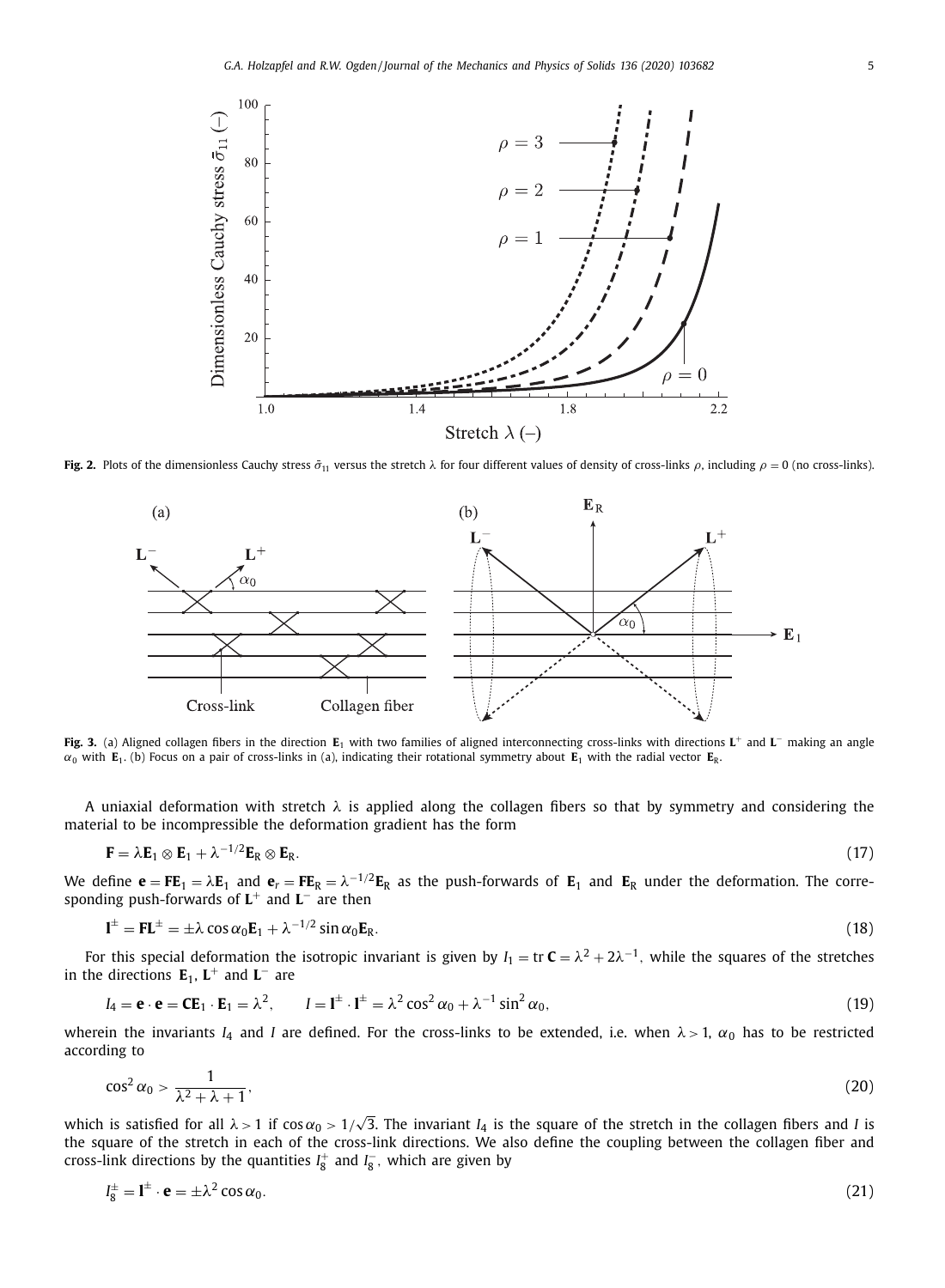<span id="page-5-0"></span>These are not themselves invariants (their sign changes under reversal of either **e** or  $1^{\pm}$ ), but  $(I_8^+)^2 = (I_8^-)^2$  is invariant. The values of the invariants  $I_1$ ,  $I_4$ , and  $I$  and the quantities  $I_8^{\pm}$  in the reference configuration are 3, 1, 1 and  $\pm \cos \alpha_0$ , respectively.

We now consider a strain-energy function  $\Psi$ , which is a function of *I*<sub>1</sub>, *I*<sub>4</sub>, *I*<sub>1</sub>, *I*<sub>8</sub> and *I*<sub>8</sub> . Specifically we consider  $\Psi$  to have the form

$$
\Psi = (1 - \Phi - \Phi^*)\Psi_{\text{iso}}(I_1) + \Phi\Psi_f(I_4) + \Phi^*[\Psi_c(I) + \Psi_{fc}(I_8^+) + \Psi_{fc}(I_8^-)],\tag{22}
$$

where  $\Phi$  and  $\Phi^*$  denote the volume fractions of the collagen fibers and the cross-links, respectively.

The functions  $\Psi_{\text{iso}}$ ,  $\Psi_{\text{f}}$  and  $\Psi_{\text{c}}$  are the energies stored in the matrix material, the collagen fibers and the cross-links, respectively, while the two  $\Psi_{\text{fc}}$ -terms represent the interaction energies between the collagen fibers and the cross-links. Noting that  $\Psi'_{fc}(I_8^-) = -\Psi'_{fc}(I_8^+)$ , the Cauchy stress tensor  $\sigma$  can be written in the form

$$
\sigma = -p\mathbf{I} + 2(1 - \Phi - \Phi^*)\Psi_{\text{iso}}'(I_1)\mathbf{b} + 2\Phi\Psi_f'(I_4)\mathbf{e} \otimes \mathbf{e}
$$
  
+  $\Phi^* \{2\Psi_c'(I^+ \otimes I^+ + I^- \otimes I^-) + \Psi_{fc}'(I_8^+)[\mathbf{e} \otimes I^+ + I^+ \otimes \mathbf{e} - (\mathbf{e} \otimes I^- + I^- \otimes \mathbf{e})]\},$  (23)

where we have used the abbreviations

$$
\Psi'_{\text{iso}}(I_1) = \frac{\partial \Psi_{\text{iso}}}{\partial I_1}, \quad \Psi'_f(I_4) = \frac{\partial \Psi_f}{\partial I_4}, \quad \Psi'_c(I) = \frac{\partial \Psi_c}{\partial I}, \quad \Psi'_{\text{fc}}(I_8^+) = \frac{\partial \Psi_{\text{fc}}}{\partial I_8^+}.
$$
\n(24)

Now, for the subsequent component forms we need

$$
\mathbf{e} \otimes \mathbf{I}^+ + \mathbf{I}^+ \otimes \mathbf{e} - (\mathbf{e} \otimes \mathbf{I}^- + \mathbf{I}^- \otimes \mathbf{e}) = 4\lambda^2 \cos \alpha_0 \mathbf{E}_1 \otimes \mathbf{E}_1.
$$
 (25)

Hence, the stress components are

$$
\sigma_{11} = -p + 2(1 - \Phi - \Phi^*)\Psi_{iso}'\lambda^2 + 2\Phi\Psi_f'\lambda^2 + 4\Phi^*\Psi_c'\lambda^2\cos^2\alpha_0 + 4\Phi^*\Psi_f'\lambda^2\cos\alpha_0,\tag{26}
$$

$$
0 = \sigma_{rr} = -p + 2(1 - \Phi - \Phi^*)\Psi_{\text{iso}}'\lambda^{-1} + 4\Phi^*\Psi_c'\lambda^{-1}\sin^2\alpha_0,\tag{27}
$$

where the argument of  $\Psi_{fc}$  is  $I_8^+$ . By eliminating the Lagrange multiplier p by subtraction of (27) from (26) we obtain the uniaxial stress  $\sigma = \sigma_{11}$  as

$$
\sigma = 2(1 - \Phi - \Phi^*)\Psi_{iso}'(\lambda^2 - \lambda^{-1}) + 2\Phi\Psi_f'\lambda^2 + 4\Phi^*\Psi_c'(\lambda^2\cos^2\alpha_0 - \lambda^{-1}\sin^2\alpha_0) + 4\Phi^*\Psi_{fc}'\lambda^2\cos\alpha_0.
$$
 (28)

Now let us consider some specific energy functions. For the matrix material we use the isotropic neo-Hookean material

$$
\Psi_{\rm iso} = \frac{1}{2}\mu(l_1 - 3),\tag{29}
$$

where the constant  $\mu$  is a positive parameter, and for the collagen fibers we use the standard exponential form, i.e.

$$
\Psi_{\rm f} = \frac{k_1}{2k_2} \{ \exp[k_2(l_4 - 1)^2] - 1 \},\tag{30}
$$

where  $k_1 > 0$  is a stress-like constant and  $k_2 > 0$  is a dimensionless constant.

There is very little if any information available about the mechanical properties of cross-links. Therefore, for simplicity of illustration, we make the assumption that  $\Psi_c$  has the quadratic reinforcing form

$$
\Psi_{\rm c} = \frac{1}{2}\nu(I-1)^2,\tag{31}
$$

where  $\nu$  is a positive parameter with the dimension of stress that measures the strength of the cross-links, and is referred to as the cross-link parameter. Note that the constant  $k_1$  in (30) is different from that in [\(3\),](#page-2-0) and we now write it as  $k_0$ temporarily. Then, by comparing the quadratic approximation of [\(3\)](#page-2-0) with (30) and (31) we obtain  $v + k_0 = k_1(\rho)$ , which relates the cross-link stiffness v to the cross-link density of the first model. Similarly to (31), for  $\Psi_{fc}$  we take the form

$$
\Psi_{\text{fc}} = \frac{1}{2}\kappa (I_8^+ - \cos \alpha_0)^2 = \frac{1}{2}\kappa (I_8^- + \cos \alpha_0)^2, \tag{32}
$$

where  $\kappa$  is also a positive stress-like parameter. It measures the strength of the interaction between the fibers and the cross-links. Hence, by using (24) and according to (28), the Cauchy stress  $\sigma$  has the form

$$
\sigma = (1 - \Phi - \Phi^*)\mu(\lambda^2 - \lambda^{-1}) + 2\Phi k_1(\lambda^2 - 1)\lambda^2 \exp[k_2(\lambda^2 - 1)^2]
$$
  
+4\Phi^\*\nu(\lambda^2 \cos^2 \alpha\_0 + \lambda^{-1} \sin^2 \alpha\_0 - 1)(\lambda^2 \cos^2 \alpha\_0 - \lambda^{-1} \sin^2 \alpha\_0) + 4\Phi^\*\kappa(\lambda^2 - 1)\lambda^2 \cos^2 \alpha\_0. (33)

In [Fig.](#page-6-0) 4 we plot the dimensionless stress  $\bar{\sigma} = \sigma/\mu$  against the stretch  $\lambda$  for a representative selection of the parameters involved in (33). [Fig.](#page-6-0) 4(a) shows how the response depends on the orientation  $\alpha_0$  of the cross-links for a fixed value of  $\bar{v} = v/\mu$ , while [Fig.](#page-6-0) 4(b) illustrates the dependence on  $\bar{v}$  for a fixed value of  $\alpha_0$ , in each case for fixed values of the other parameters, as specified in the caption of [Fig.](#page-6-0) 4. It is clear that the cross-links stiffen the response. In Fig.  $4(a)$  the response becomes stiffer as the cross-links become more aligned with the fibers, much stiffer than in the absence of cross-links, while [Fig.](#page-6-0) 4(b) shows that an increase in the density of the cross-links likewise stiffens the response.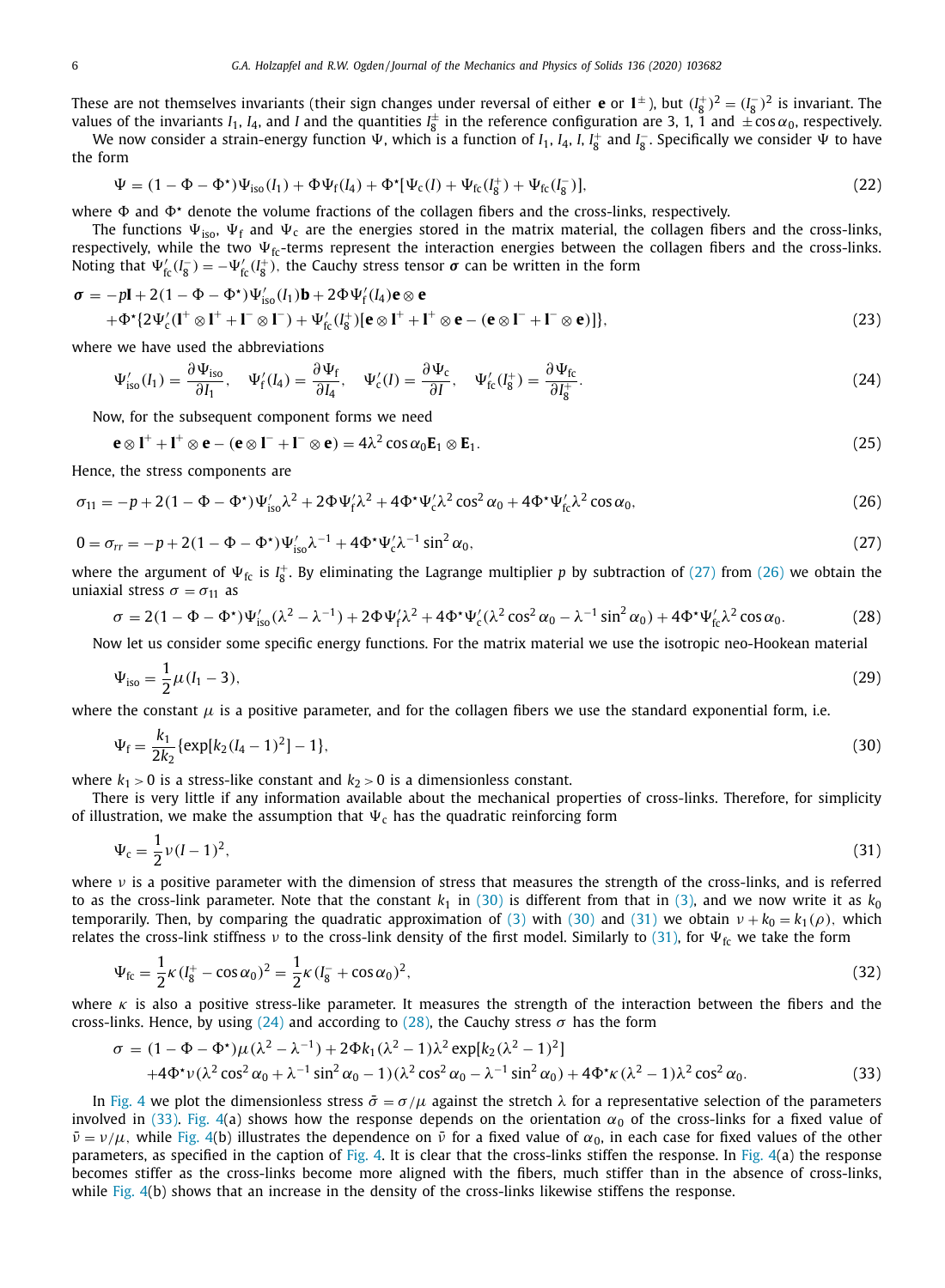<span id="page-6-0"></span>

**Fig. 4.** Plots of the dimensionless Cauchy stress  $\bar{\sigma} = \sigma/\mu$  versus the stretch  $\lambda$ : (a) for three values of the cross-link angle  $\alpha_0$  ( $\pi/16$ ,  $\pi/6$ ,  $\pi/4$ ) compared with the plot for the case of no cross-links. On the basis of [\(33\)](#page-5-0) the following parameters were used  $\Phi = 0.1$ ,  $\Phi^* = 0.15$ ,  $\bar{k}_1 = k_1/\mu = 1$ ,  $k_2 = 0.3$ ,  $\bar{\nu} = 0.1$  $ν/μ = 5$ ,  $\bar{\kappa} = κ/μ = 1$ ; (b) for four values of the dimensionless cross-link parameter  $\bar{ν}$  (10.0, 5.0, 1.0, 0). On the basis of [\(33\)](#page-5-0) the following parameters were used  $\Phi = 0.2$ ,  $\Phi^* = 0.2$ ,  $\bar{k}_1 = 1$ ,  $k_2 = 0.16$ ,  $\alpha_0 = \pi/6$ ,  $\bar{k} = 1$ .

## **4. Formulation for a general fiber direction**

In the previous section we considered a special deformation with the fiber directions aligned with the axis  $E_1$  of extension. In the present section we generalize this for an arbitrary fiber direction and the corresponding cross-links. Consider the axis **E**<sup>1</sup> and the associated rectangular Cartesian axes **E**<sup>2</sup> and **E**3, which are depicted in [Fig.](#page-7-0) 5. To arrange the initial general geometry we rotate the system by means of the rotation tensor **Q** such that the unit basis vectors  $\mathbf{E}_i$ ,  $i = 1, 2, 3$ , become

$$
\mathbf{e}_i = \mathbf{Q} \mathbf{E}_i, \quad i = 1, 2, 3,
$$
\n
$$
(34)
$$

where

$$
\mathbf{Q} = \mathbf{e}_1 \otimes \mathbf{E}_1 + \mathbf{e}_2 \otimes \mathbf{E}_2 + \mathbf{e}_3 \otimes \mathbf{E}_3, \tag{35}
$$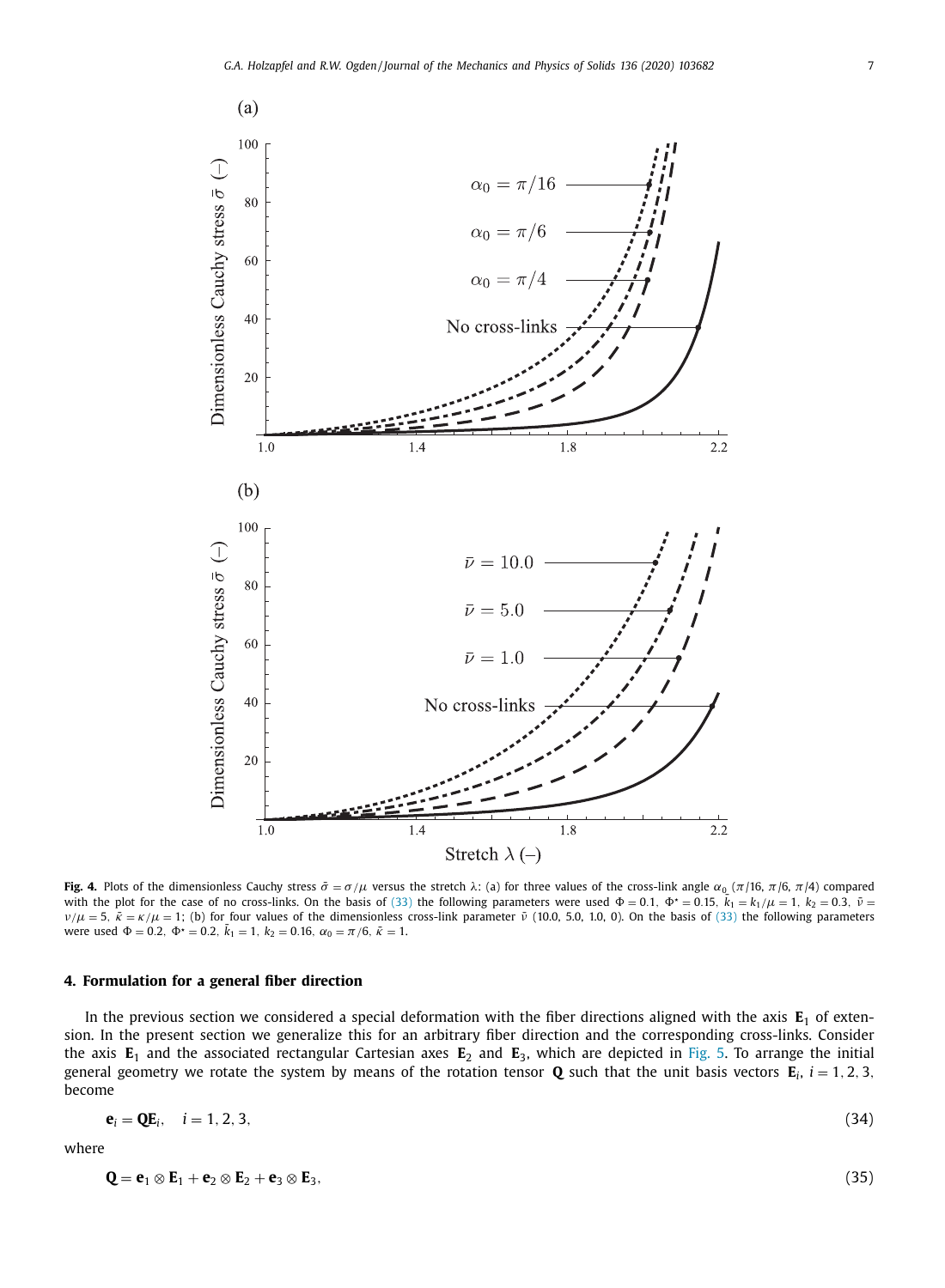<span id="page-7-0"></span>

**Fig. 5.** Rectangular Cartesian axes **E**1, **E**2, **E**<sup>3</sup> transformed into orthonormal axes **e**1, **e**2, **e**3, where the transformation is a function of the two spherical polar angles θ and φ. **E**<sub>1</sub> represents the fiber direction and, according to (39), **L**<sup>±</sup> are the directions of representative cross-links, which are rotationally symmetric with respect to  $\pm \mathbf{E}_1 \cdot \mathbf{E}_R$  represents an arbitrary unit vector normal to  $\mathbf{E}_1$ .

and hence with respect to spherical polar coordinates  $\theta$  and  $\phi$  shown in Fig. 5

$$
\mathbf{e}_1 = \sin \theta \cos \phi \mathbf{E}_1 + \sin \theta \sin \phi \mathbf{E}_2 + \cos \theta \mathbf{E}_3, \tag{36}
$$

$$
\mathbf{e}_2 = \cos\theta\cos\phi\mathbf{E}_1 + \cos\theta\sin\phi\mathbf{E}_2 - \sin\theta\mathbf{E}_3,\tag{37}
$$

$$
\mathbf{e}_3 = -\sin\phi \mathbf{E}_1 + \cos\phi \mathbf{E}_2,\tag{38}
$$

with **e**<sub>1</sub> now identified as the collagen fiber direction.

Here the directions of two symmetrically disposed families of cross-links are denoted by the unit vectors  $\bf L_0^+$  and  $\bf L_0^-$ , as distinct from the notation  $L^{\pm}$  used in [\(16\),](#page-3-0) so that

$$
\mathbf{L}_0^{\pm} = \pm \cos \alpha_0 \mathbf{E}_1 + \sin \alpha_0 \mathbf{E}_R, \tag{39}
$$

where  $E_R$ , which is an arbitrary vector orthogonal to  $E_1$ , can be written as

$$
\mathbf{E}_{\rm R} = \cos \phi_0 \mathbf{E}_2 + \sin \phi_0 \mathbf{E}_3, \tag{40}
$$

with  $\phi_0$  arbitrary. Then we define  $L^{\pm}$  according to

$$
\mathbf{L}^{\pm} = \mathbf{Q} \mathbf{L}_0^{\pm} = \pm \cos \alpha_0 \mathbf{e}_1 + \sin \alpha_0 \mathbf{e}_r, \quad \mathbf{e}_r = \mathbf{Q} \mathbf{E}_R = \cos \phi_0 \mathbf{e}_2 + \sin \phi_0 \mathbf{e}_3. \tag{41}
$$

Now on application of a deformation gradient **F** the invariant *I*<sup>4</sup> associated with the fiber direction is given by

$$
I_4 = (\mathbf{F} \mathbf{e}_1) \cdot (\mathbf{F} \mathbf{e}_1) = (\mathbf{C} \mathbf{e}_1) \cdot \mathbf{e}_1. \tag{42}
$$

It follows from  $(41)_1$  that

∂*I*<sup>4</sup>

$$
\mathbf{FL}^{\pm} = \pm \cos \alpha_0 \mathbf{Fe}_1 + \sin \alpha_0 \mathbf{Fe}_r. \tag{43}
$$

Hence, the invariants  $I^{\pm}$ , and the quantities  $I_8^{\pm}$  describing the coupling between the collagen fiber and cross-link directions are

$$
I^{\pm} = (\mathbf{F}\mathbf{L}^{\pm}) \cdot (\mathbf{F}\mathbf{L}^{\pm}) = c_0^2 I_4 \pm 2s_0 c_0 (\mathbf{C} \mathbf{e}_1) \cdot \mathbf{e}_r + s_0^2 (\mathbf{C} \mathbf{e}_r) \cdot \mathbf{e}_r,
$$
\n(44)

$$
I_8^{\pm} = (\mathbf{F} \mathbf{e}_1) \cdot (\mathbf{F} \mathbf{L}^{\pm}) = \pm c_0 I_4 + s_0 (\mathbf{C} \mathbf{e}_1) \cdot \mathbf{e}_r, \tag{45}
$$

where for conciseness we have written  $s_0 = \sin \alpha_0$  and  $c_0 = \cos \alpha_0$ . Note that, in general,  $I^+ \neq I^-$  and  $I_8^+ \neq -I_8^-$ , which is unlike the case of the uniaxial tension considered in [Section](#page-3-0) 3.

Next we note the derivatives of the invariants  $I_4$ ,  $I^\pm$  and the quantities  $I_8^\pm$  with respect to the right Cauchy–Green tensor **C**, i.e.

$$
\frac{\partial I_4}{\partial \mathbf{C}} = \mathbf{e}_1 \otimes \mathbf{e}_1,\tag{46}
$$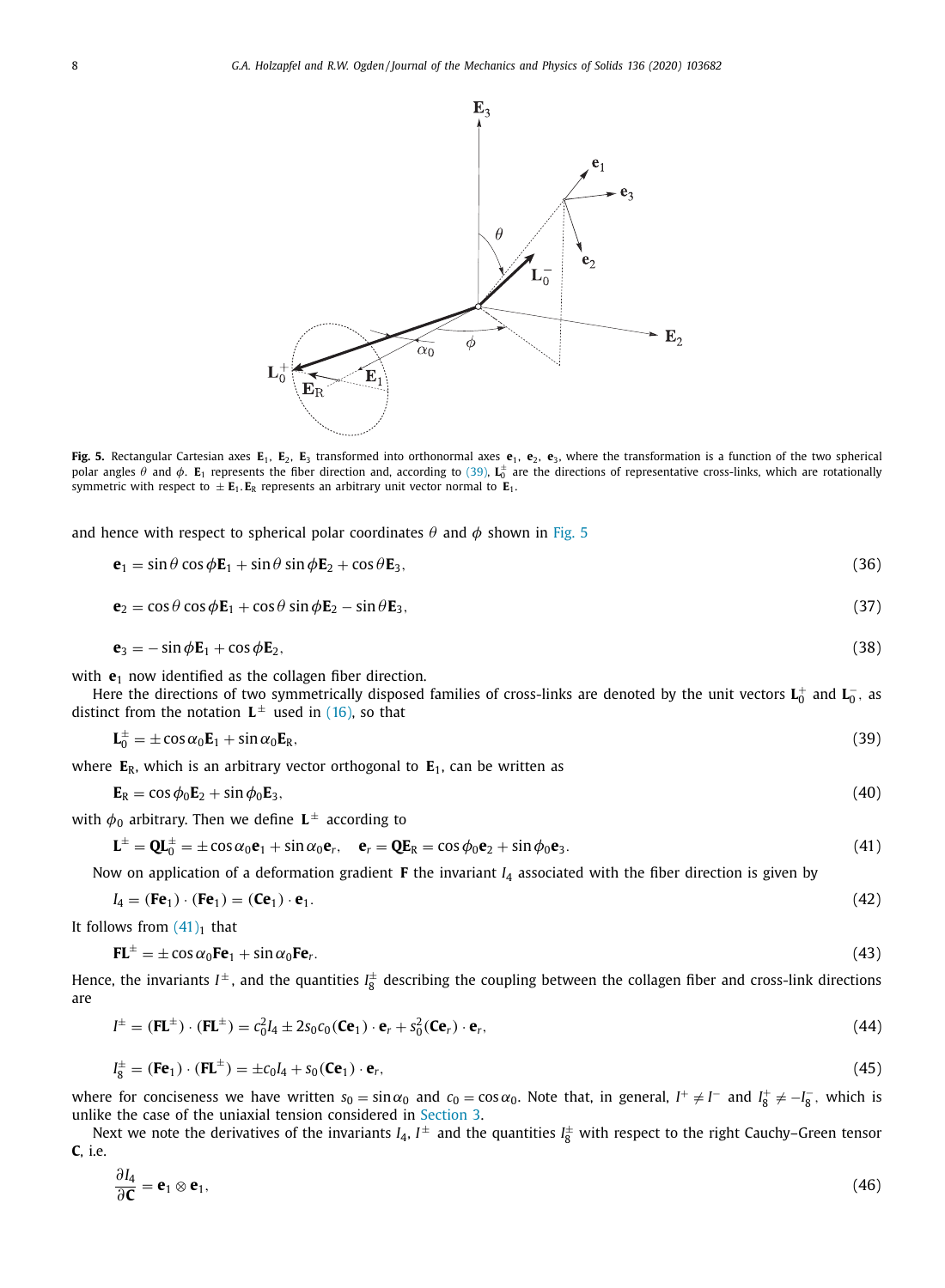<span id="page-8-0"></span>
$$
\frac{\partial I^{\pm}}{\partial \mathbf{C}} = c_0^2 \mathbf{e}_1 \otimes \mathbf{e}_1 \pm s_0 c_0 (\mathbf{e}_1 \otimes \mathbf{e}_r + \mathbf{e}_r \otimes \mathbf{e}_1) + s_0^2 \mathbf{e}_r \otimes \mathbf{e}_r,
$$
  
\n
$$
\frac{\partial I^{\pm}_8}{\partial \mathbf{C}} = \pm c_0 \mathbf{e}_1 \otimes \mathbf{e}_1 + \frac{1}{2} s_0 (\mathbf{e}_1 \otimes \mathbf{e}_r + \mathbf{e}_r \otimes \mathbf{e}_1).
$$
\n(48)

Now let us consider the strain-energy function  $\Psi(I_1, I_4, I^+, I^-, I^*_8, I^-\_8)$  so that

$$
\sigma = -p\mathbf{I} + 2\psi_1 \mathbf{b} + 2\psi_4 \mathbf{F} \mathbf{e}_1 \otimes \mathbf{F} \mathbf{e}_1 + 2\psi_1 [\mathbf{c}_0^2 \mathbf{F} \mathbf{e}_1 \otimes \mathbf{F} \mathbf{e}_1 + s_0 \mathbf{c}_0 (\mathbf{F} \mathbf{e}_1 \otimes \mathbf{F} \mathbf{e}_r + \mathbf{F} \mathbf{e}_r \otimes \mathbf{F} \mathbf{e}_1) + s_0^2 \mathbf{F} \mathbf{e}_r \otimes \mathbf{F} \mathbf{e}_r]
$$
  
+2\psi\_1 [\mathbf{c}\_0^2 \mathbf{F} \mathbf{e}\_1 \otimes \mathbf{F} \mathbf{e}\_1 - s\_0 \mathbf{c}\_0 (\mathbf{F} \mathbf{e}\_1 \otimes \mathbf{F} \mathbf{e}\_r + \mathbf{F} \mathbf{e}\_r \otimes \mathbf{F} \mathbf{e}\_1) + s\_0^2 \mathbf{F} \mathbf{e}\_r \otimes \mathbf{F} \mathbf{e}\_r]  
+  $\psi_{8^+} [2c_0 \mathbf{F} \mathbf{e}_1 \otimes \mathbf{F} \mathbf{e}_1 + s_0 (\mathbf{F} \mathbf{e}_1 \otimes \mathbf{F} \mathbf{e}_r + \mathbf{F} \mathbf{e}_r \otimes \mathbf{F} \mathbf{e}_1)] + \psi_{8^-} [-2c_0 \mathbf{F} \mathbf{e}_1 \otimes \mathbf{F} \mathbf{e}_1 + s_0 (\mathbf{F} \mathbf{e}_1 \otimes \mathbf{F} \mathbf{e}_r + \mathbf{F} \mathbf{e}_r \otimes \mathbf{F} \mathbf{e}_1)]$ , (49)

where we have used the abbreviations  $\psi_1 = \partial \Psi / \partial I_1$ ,  $\psi_4 = \partial \Psi / \partial I_4$ ,  $\psi_{I^{\pm}} = \partial \Psi / \partial I^{\pm}$  and  $\psi_{8^{\pm}} = \partial \Psi / \partial I_8^{\pm}$ . This is the most general Cauchy stress expression for parallel collagen fibers with cross-links of the type indicated. For the related elasticity tensor in the material description see the Appendix.

To recover the uniaxial case [\(Section](#page-3-0) 3) from the general equations in this section we have  $\mathbf{e}_1 = \mathbf{E}_1$  for uniaxial tension, and consequently

$$
\mathbf{F}\mathbf{e}_1 = \lambda \mathbf{e}_1, \quad \mathbf{F}\mathbf{e}_r = \lambda^{-1/2} \mathbf{e}_r, \quad \mathbf{F}\mathbf{L}^{\pm} = \pm c_0 \lambda \mathbf{e}_1 + s_0 \lambda^{-1/2} \mathbf{e}_r.
$$
 (50)

Then, with  $I_4 = \lambda^2$  we obtain from [\(44\)](#page-7-0) and [\(45\)](#page-7-0)

$$
I = I^{\pm} = c_0^2 \lambda^2 + s_0^2 \lambda^{-1}, \qquad I_8 = I_8^+ = c_0 \lambda^2, \qquad I_8^- = -I_8^+.
$$
 (51)

Then

$$
\psi_I = \psi_{I^+} = \psi_{I^-}, \qquad \psi_{8^+} = -\psi_{8^-} = \psi_{8}, \tag{52}
$$

and (49) specializes to

$$
\boldsymbol{\sigma} = -p\mathbf{I} + 2\psi_1(\lambda^2\mathbf{e}_1 \otimes \mathbf{e}_1 + \lambda^{-1}\mathbf{e}_r \otimes \mathbf{e}_r) + 2\psi_4\lambda^2\mathbf{e}_1 \otimes \mathbf{e}_1 + 4\psi_1(c_0^2\lambda^2\mathbf{e}_1 \otimes \mathbf{e}_1 + s_0^2\lambda^{-1}\mathbf{e}_r \otimes \mathbf{e}_r) + 4\psi_8c_0\lambda^2\mathbf{e}_1 \otimes \mathbf{e}_1.
$$
\n(53)

The related components are

$$
\sigma = \sigma_{11} = -p + 2\psi_1\lambda^2 + 2\psi_4\lambda^2 + 4\psi_1c_0^2\lambda^2 + 4\psi_8c_0\lambda^2,\tag{54}
$$

$$
0 = \sigma_{rr} = -p + 2\psi_1\lambda^{-1} + 4\psi_1s_0^2\lambda^{-1}.
$$
\n(55)

By eliminating the Lagrange multiplier *p* we obtain

$$
\sigma = 2\psi_1(\lambda^2 - \lambda^{-1}) + 2\psi_4\lambda^2 + 4\psi_1(c_0^2\lambda^2 - s_0^2\lambda^{-1}) + 4\psi_8c_0\lambda^2.
$$
\n(56)

Now let us use the specific strain-energy functions [\(29\)–\(32\),](#page-5-0) i.e.

$$
\Psi = \frac{1}{2}\mu(I_1 - 3) + \frac{k_1}{2k_2} \{ \exp[k_2(I_4 - 1)^2] - 1 \} + \frac{1}{2}\nu(I - 1)^2 + \frac{1}{2}\kappa(I_8 - c_0)^2,
$$
\n(57)

which gives with (56) the same expression for  $\sigma$  as in [\(33\)](#page-5-0) except that here the volume fractions are incorporated into the material constants  $\mu$ ,  $k_1$ ,  $\nu$  and  $\kappa$ .

## *4.1. Planar formulation*

Next we consider the situation in which the fibers and cross-links are restricted to the  $(E_1, E_2)$  plane and we define the fiber direction  $\mathbf{e}_1$  and its normal  $\mathbf{e}_r$  as

$$
\mathbf{e}_1 = \cos \alpha \mathbf{E}_1 + \sin \alpha \mathbf{E}_2, \quad \mathbf{e}_r = -\sin \alpha \mathbf{E}_1 + \cos \alpha \mathbf{E}_2, \tag{58}
$$

where  $\alpha$  is the angle between the fiber direction and the  $E_1$  axis (see [Fig.](#page-9-0) 6).

With respect to  $\mathbf{e}_1$  and  $\mathbf{e}_r$  the cross-link directions  $\mathbf{L}^{\pm}$  are defined by

$$
\mathbf{L}^{\pm} = \pm c_0 \mathbf{e}_1 + s_0 \mathbf{e}_r,\tag{59}
$$

which has the same form as  $(41)_1$ . The invariant  $I_4 = (Ce_1) \cdot e_1$ , as in  $(42)_2$ , but with  $e_1$  now defined by (58). We also have

$$
\mathbf{FL}^{\pm} = \pm c_0 \mathbf{Fe}_1 + s_0 \mathbf{Fe}_r,\tag{60}
$$

which is the same expression as [\(43\)](#page-7-0) and the invariants  $I^{\pm}$  and the quantities  $I_8^{\pm}$  are again given by [\(44\)](#page-7-0) and [\(45\).](#page-7-0) The Cauchy stress tensor  $\sigma$  has the same form  $(49)$  as in 3D but now restricted to 2D.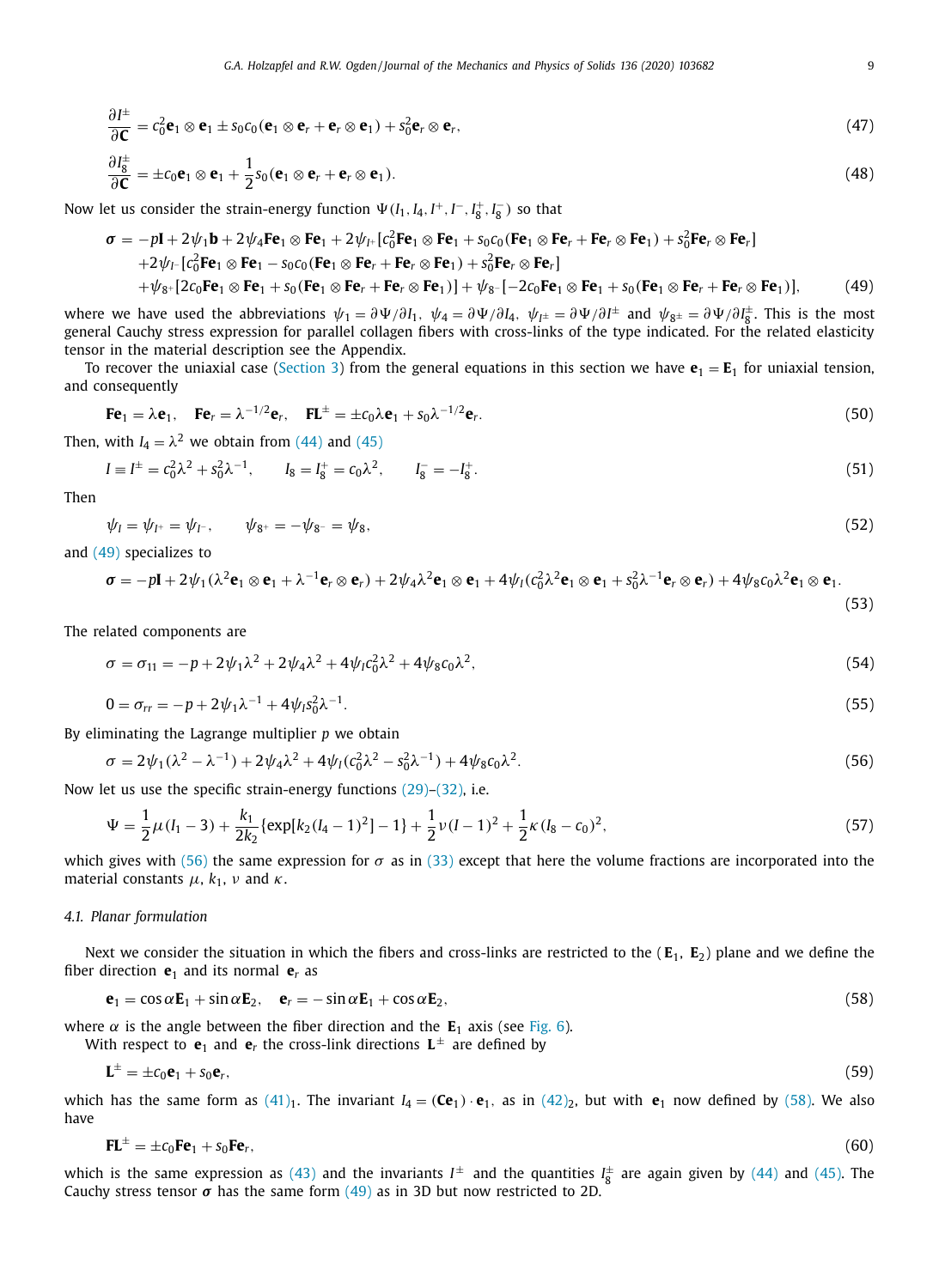<span id="page-9-0"></span>

**Fig. 6.** Illustration showing a planar version of [Fig.](#page-7-0) 5. In particular, **e**<sup>1</sup> represents the fiber direction with unit normal **e***<sup>r</sup>* with respect to background axes **E**<sub>1</sub> and **E**<sub>2</sub>, while **e**<sub>1</sub> makes an angle  $\alpha$  with respect to the **E**<sub>1</sub>-direction. **L**<sup>±</sup> represent the directions of two families of cross-links, and **L**<sup>±</sup> make an angle  $\alpha_0$  with respect to the  $\pm$  **e**<sub>1</sub> direction.

#### *4.1.1. Simple shear case*

For simple shear in the  $E_1$  direction in the considered plane, the deformation gradient is given by  $F = I + \gamma E_1 \otimes E_2$ , where  $\gamma$  is the amount of shear. It follows that

$$
\mathbf{F}\mathbf{e}_1 = \mathbf{e}_1 + \gamma \sin \alpha \mathbf{E}_1, \qquad \mathbf{F}\mathbf{e}_r = \mathbf{e}_r + \gamma \cos \alpha \mathbf{E}_1.
$$
 (61)

The invariant  $I_4 = (CE_1) \cdot E_1$  is

$$
I_4 = 1 + \gamma \sin 2\alpha + \gamma^2 \sin^2 \alpha, \tag{62}
$$

while the required expressions  $(Ce_r) \cdot e_r$  and  $(Ce_1) \cdot e_r$  are given by

$$
(\mathbf{C}\mathbf{e}_r) \cdot \mathbf{e}_r = 1 - \gamma \sin 2\alpha + \gamma^2 \cos^2 \alpha, \quad (\mathbf{C}\mathbf{e}_1) \cdot \mathbf{e}_r = \gamma \cos 2\alpha + \gamma^2 \sin \alpha \cos \alpha. \tag{63}
$$

On substitution of  $(63)$  into  $(44)_2$  and  $(45)_2$  we obtain

$$
I^{\pm} = 1 + \gamma \sin 2(\alpha \pm \alpha_0) + \gamma^2 \sin^2(\alpha \pm \alpha_0), \tag{64}
$$

$$
I_8^{\pm} = \pm c_0 + \gamma \sin(\alpha_0 \pm 2\alpha) + \gamma^2 \sin \alpha \sin(\alpha_0 \pm \alpha). \tag{65}
$$

From [\(49\)](#page-8-0) the components of the Cauchy stress are then given by

$$
\sigma_{11} = -p + 2\psi_1(1 + \gamma^2) + 2[\psi_4 + c_0^2(\psi_{I^+} + \psi_{I^-}) + c_0(\psi_{8^+} - \psi_{8^-})](c + \gamma s)^2 + 2s_0[2c_0(\psi_{I^+} - \psi_{I^-}) + \psi_{8^+} + \psi_{8^-}][(\gamma^2 - 1)sc + \gamma(c^2 - s^2)] + 2s_0^2(\psi_{I^+} + \psi_{I^-})(\gamma c - s)^2,
$$
(66)

$$
\sigma_{22} = -p + 2\psi_1 + 2[\psi_4 + c_0^2(\psi_{I^+} + \psi_{I^-}) + c_0(\psi_{8^+} - \psi_{8^-})]s^2 + 2s_0[2c_0(\psi_{I^+} - \psi_{I^-}) + \psi_{8^+} + \psi_{8^-}]sc + 2s_0^2(\psi_{I^+} + \psi_{I^-})c^2,
$$
\n(67)

$$
\sigma_{12} = 2\psi_1 \gamma + 2[\psi_4 + c_0^2(\psi_{I^+} + \psi_{I^-}) + c_0(\psi_{8^+} - \psi_{8^-})]s(c + \gamma s) + s_0[2c_0(\psi_{I^+} - \psi_{I^-}) + \psi_{8^+} + \psi_{8^-}] (c^2 - s^2 + 2\gamma sc) + 2s_0^2(\psi_{I^+} + \psi_{I^-})c(\gamma c - s) = \frac{\partial \Psi}{\partial \gamma},
$$
\n(68)

where for conciseness we have written  $s = \sin \alpha$  and  $c = \cos \alpha$ .

For illustrative purposes we now consider the model strain-energy function

$$
\Psi = \frac{1}{2}\mu(I_1 - 3) + \frac{k_1}{2k_2} \{ \exp[k_2(I_4 - 1)^2] - 1 \} + \frac{1}{2}\nu(I^+ - 1)^2 + \frac{1}{2}\nu(I^- - 1)^2 + \frac{1}{2}\kappa(I_8^+ - c_0)^2 + \frac{1}{2}\kappa(I_8^- + c_0)^2. \tag{69}
$$

from which it follows that

$$
\psi_{I^+} + \psi_{I^-} = 2\nu\gamma[2sc(c_0^2 - s_0^2) + \gamma(s_0^2c^2 + s^2c_0^2)],
$$
\n(70)

$$
\psi_{I^+} - \psi_{I^-} = 4\nu\gamma s_0 c_0 (c^2 - s^2 + \gamma s c), \tag{71}
$$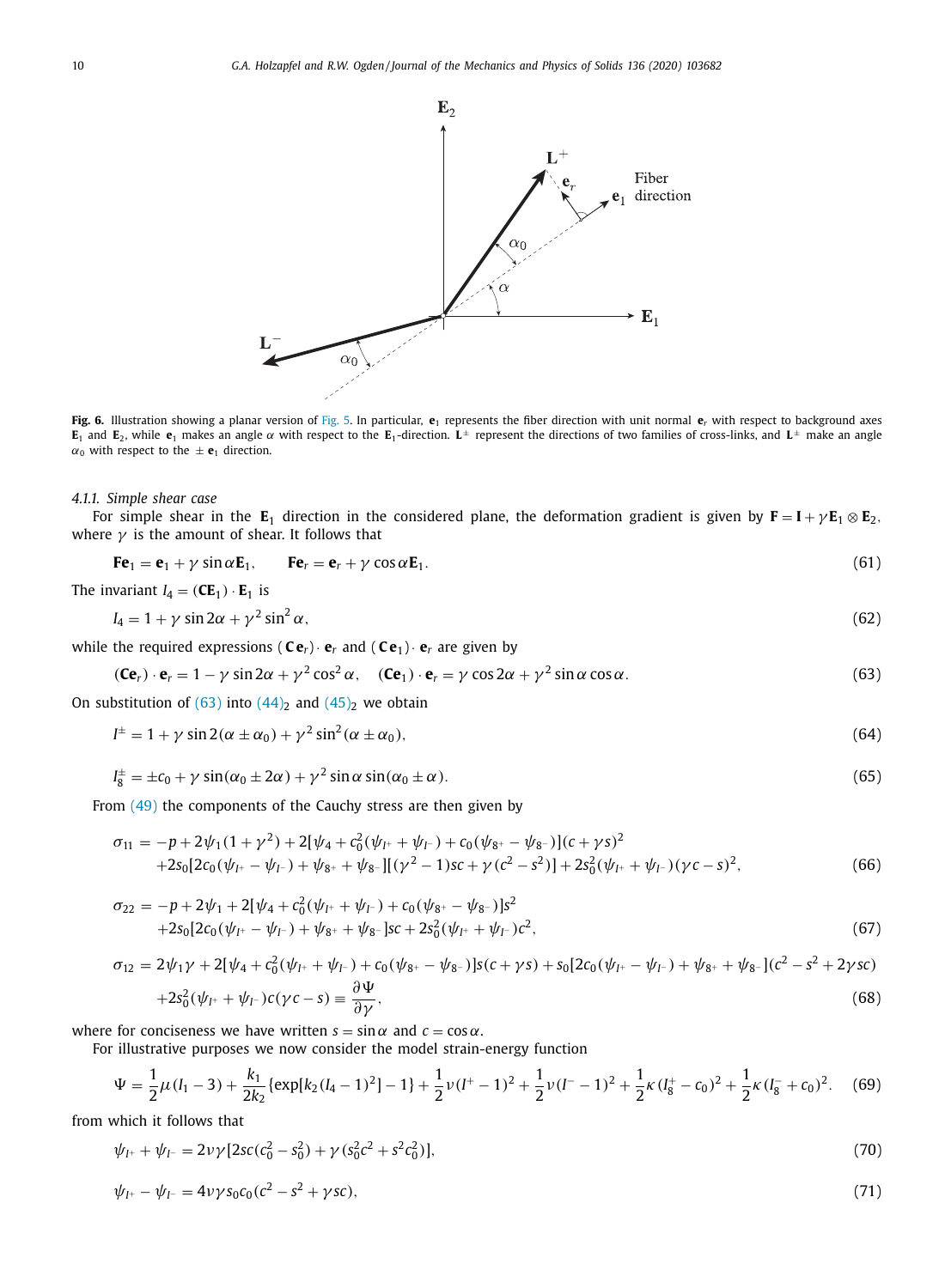<span id="page-10-0"></span>
$$
\psi_{8^+} + \psi_{8^-} = 2\kappa \gamma s_0 (c^2 - s^2 + \gamma s c),\tag{72}
$$

$$
\psi_{8^+} - \psi_{8^-} = 2\kappa \gamma s c_0 (2c + \gamma s). \tag{73}
$$

Hence, from [\(68\)](#page-9-0) we obtain

$$
\sigma_{12} = \mu \gamma + 2k_1 \exp[k_2 \gamma^2 s^2 (2c + \gamma s)^2] s^2 (c + \gamma s) (2c + \gamma s) \gamma + 4\nu \gamma \{2s^2 c^2 (c_0^2 - s_0^2)^2 + 2s_0^2 c_0^2 (c^2 - s^2)^2 + 3s c \gamma [(c_0^2 - s_0^2)(c_0^2 s^2 + s_0^2 c^2) + 2s_0^2 c_0^2 (c^2 - s^2)] + \gamma^2 [(c_0^2 s^2 + s_0^2 c^2)^2 + 4s_0^2 c_0^2 s^2 c^2] \}+ 2\kappa \gamma \{s_0^2 + 4s^2 c^2 (c_0^2 - s_0^2) + 3s c \gamma [(s_0^2 c^2 + s^2 c_0^2 + s^2 (c_0^2 - s_0^2)] + 2\gamma^2 s^2 (s_0^2 c^2 + s^2 c_0^2)]
$$
\n(74)

In Fig. 7 we plot the dimensionless shear stress  $\bar{\sigma}_{12} = \sigma_{12}/\mu$  from (74) against the amount of shear  $\gamma$  in order to illustrate the dependence on the various parameters. Fig. 7(a) shows how the results depend on the angle  $\alpha_0$  of the cross-links relative to the fiber direction for a fixed value of the fiber angle  $\alpha$  and each of the other parameters, as specified in the caption.



**Fig. 7.** Plots of the dimensionless Cauchy shear stress  $\bar{\sigma}_{12} = \sigma_{12}/\mu$  versus the amount of shear  $\gamma$ : (a) for three values of the cross-link angle  $\alpha_0$  ( $\pi/12$ , π/6, π/4) compared with the plot for the case of no cross-links. On the basis of (74) the following parameters were used:  $\bar{k}_1 = k_1/\mu = 1$ ,  $\bar{\nu} = \nu/\mu = 2$ ,  $\bar{\kappa} = \kappa/\mu = 1$ ,  $\alpha = \pi/3$ ,  $k_2 = 0.1$ ; (b) for four values of the dimensionless cross-link parameter  $\bar{\nu}$  (8.0, 5.0, 2.0, 0). On the basis of (74) the following parameters were used:  $\bar{k}_1 = 1$ ,  $\bar{\kappa} = 1$ ,  $\alpha_0 = \pi/6$ ,  $\alpha = \pi/3$ ,  $k_2 = 0.1$ .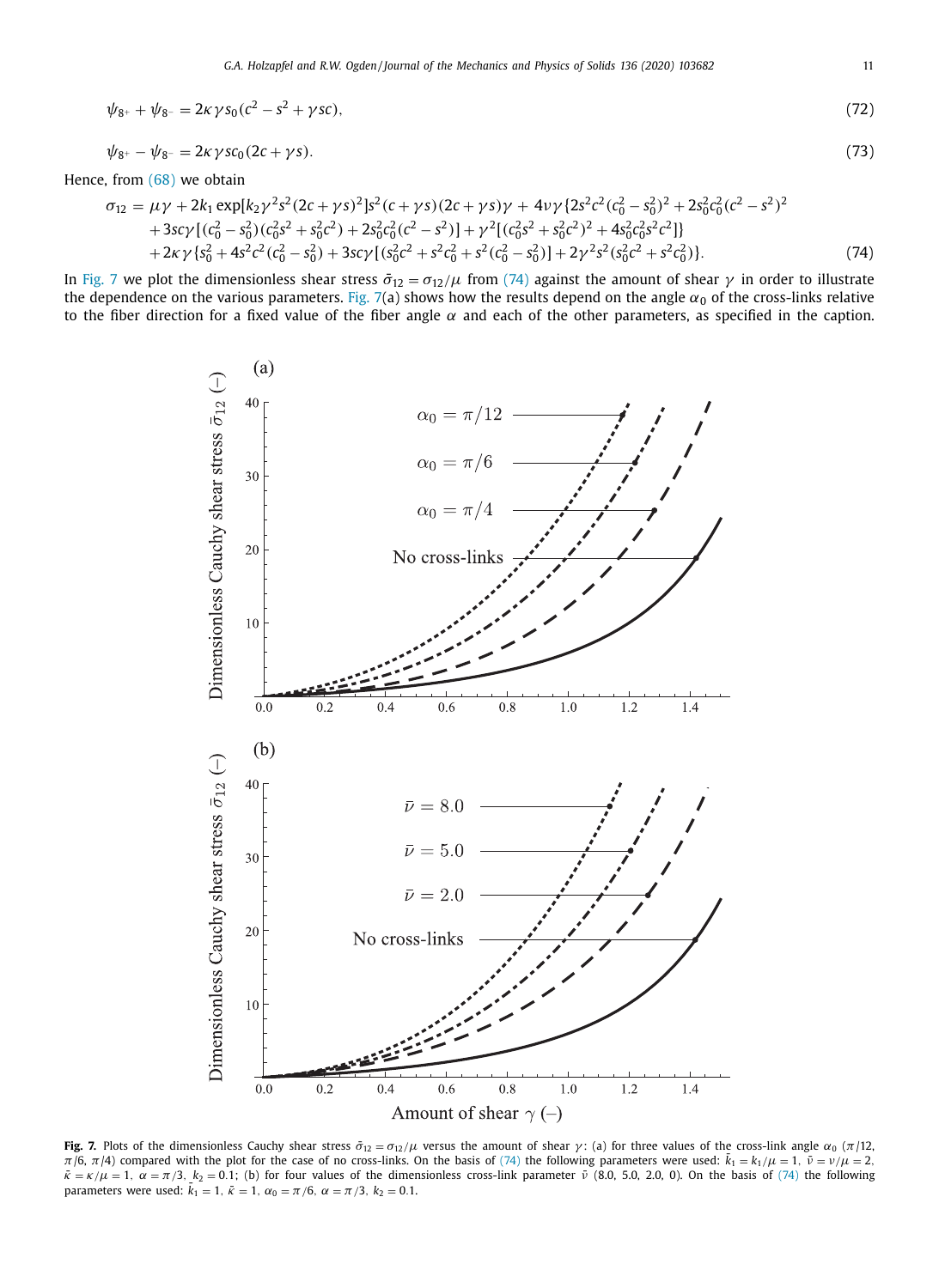Analogously to [Fig.](#page-6-0) 4, [Fig.](#page-10-0) 7(b) illustrates the dependence on the density of cross-links via the dimensionless parameter  $\bar{\nu}$  and fixed values of each of the other parameters. Once again it is clear that the response becomes stiffer as either the cross-link direction approaches the fiber direction or the density of cross-links increases.

## **5. Concluding remarks**

In this paper we have developed two basic and preliminary continuum models that include the effects of collagen fiber cross-links on the elastic behavior of fibrous soft biological tissues. The first approach is a simple and purely phenomenological extension of a standard model that is used to describe the anisotropic behavior of fibrous tissues by including the dependence on the cross-link density in the anisotropic stiffness parameter of the standard model. This model has been examined for the case of homogeneous simple tension and it illustrates how the stiffness of the material increases with increases in the density of cross-links.

The second model is more general and aims to account for both the relative orientation and stiffnesses of (two families of) collagen fibers and cross-links, and their coupling using an invariant-based strain-energy function. The model is first applied to the case of simple tension in the fiber direction, which shows how the relative orientation of the cross-links and the fibers, and the cross-link stiffness affect the uniaxial response. Then, a more general 3D form with an arbitrary fiber direction and with two symmetrically disposed families of cross-links is provided, which is also suitable for finite element implementation, as needed for solving more complex 3D boundary-value problems. For the purpose of such an implementation, the elasticity tensor for the model in the material description is also provided.

The 2D (plane strain) specialization of the model is applied to the case of a simple shear deformation, and this shows again how the relative orientation of the cross-links and the fibers increases the overall stiffness as the relative orientation is reduced, as well as the cross-link stiffness.

As indicated above, the approaches presented here form initial attempts to incorporate the mechanical properties of cross-links within a continuum model of collagenous soft tissues. This will need further developments as the mechanical properties of cross-links themselves and their interactions with the collagen fibers are determined from experiments, information that is not currently available.

## **Acknowledgments**

The work of G.A.H. was partly supported by the Lead Project on 'Mechanics, Modeling and Simulation of Aortic Dissection', granted by Graz University of [Technology,](https://doi.org/10.13039/100008332) Austria. The work of R.W.O. was in part funded by the UK [EPSRC](https://doi.org/10.13039/501100000266) grant no. EP/N014642/1.

## **Appendix**

The elasticity tensor  $\mathbb C$  in the material description is defined by

$$
\mathbb{C} = 4 \frac{\partial^2 \Psi}{\partial \mathbf{C} \partial \mathbf{C}}.\tag{75}
$$

First we introduce some notation and define the following second-order tensors in terms of the basis vectors  $e_1$  and  $e_r$ , i.e.

$$
\mathbf{A}_1 = \mathbf{e}_1 \otimes \mathbf{e}_1, \quad \mathbf{A}_r = \mathbf{e}_r \otimes \mathbf{e}_r, \quad \mathbf{A}_{1r} = \frac{1}{2} (\mathbf{e}_1 \otimes \mathbf{e}_r + \mathbf{e}_r \otimes \mathbf{e}_1) = \mathbf{A}_{r1}.
$$
 (76)

Then, we can write

$$
\frac{\partial^2 \Psi}{\partial \mathbf{C} \partial \mathbf{C}} = a_1 \mathbf{I} \otimes \mathbf{I} + a_2 (\mathbf{I} \otimes \mathbf{A}_1 + \mathbf{A}_1 \otimes \mathbf{I}) + a_3 \mathbf{A}_1 \otimes \mathbf{A}_1 + a_4 (\mathbf{I} \otimes \mathbf{A}_r + \mathbf{A}_r \otimes \mathbf{I})
$$
  
+ $a_5 (\mathbf{I} \otimes \mathbf{A}_{1r} + \mathbf{A}_{1r} \otimes \mathbf{I}) + a_6 (\mathbf{A}_1 \otimes \mathbf{A}_r + \mathbf{A}_r \otimes \mathbf{A}_1) + a_7 \mathbf{A}_r \otimes \mathbf{A}_r$   
+ $a_8 (\mathbf{A}_1 \otimes \mathbf{A}_{1r} + \mathbf{A}_{1r} \otimes \mathbf{A}_1) + a_9 (\mathbf{A}_r \otimes \mathbf{A}_{1r} + \mathbf{A}_{1r} \otimes \mathbf{A}_r) + a_{10} \mathbf{A}_{1r} \otimes \mathbf{A}_{1r},$  (77)

where

$$
a_1 = \psi_{11}, \quad a_2 = \psi_{14} + c_0^2(\psi_{1I^+} + \psi_{1I^-}) + c_0(\psi_{18^+} + \psi_{18^-}), \tag{78}
$$

$$
a_3 = \psi_{44} + 2c_0^2(\psi_{4l^+} + \psi_{4l^-}) + c_0^4(\psi_{l^+l^+} + \psi_{l^-l^-} + 2\psi_{l^+l^-}) + 2c_0(\psi_{48^+} - \psi_{48^-}) + c_0^2(\psi_{8+8^+} + \psi_{8-8^-} - 2\psi_{8+8^-})
$$
  
+2c\_0^3(\psi\_{l^+8^+} + \psi\_{l^-8^+} - \psi\_{l^+8^-} - \psi\_{l^-8^-}), (79)

$$
a_4 = s_0^2(\psi_{11^+} + \psi_{11^-}), \quad a_5 = s_0[2c_0(\psi_{11^+} - \psi_{11^-}) + \psi_{18^+} + \psi_{18^-}], \tag{80}
$$

$$
a_6 = s_0^2 [\psi_{4l^+} + \psi_{4l^-} + c_0^2 (\psi_{l^+l^+} + \psi_{l^-l^-} + 2\psi_{l^+l^-}) + c_0 (\psi_{l^+8^+} + \psi_{l^-8^+} - \psi_{l^+8^-} - \psi_{l^-8^-}),
$$
\n(81)